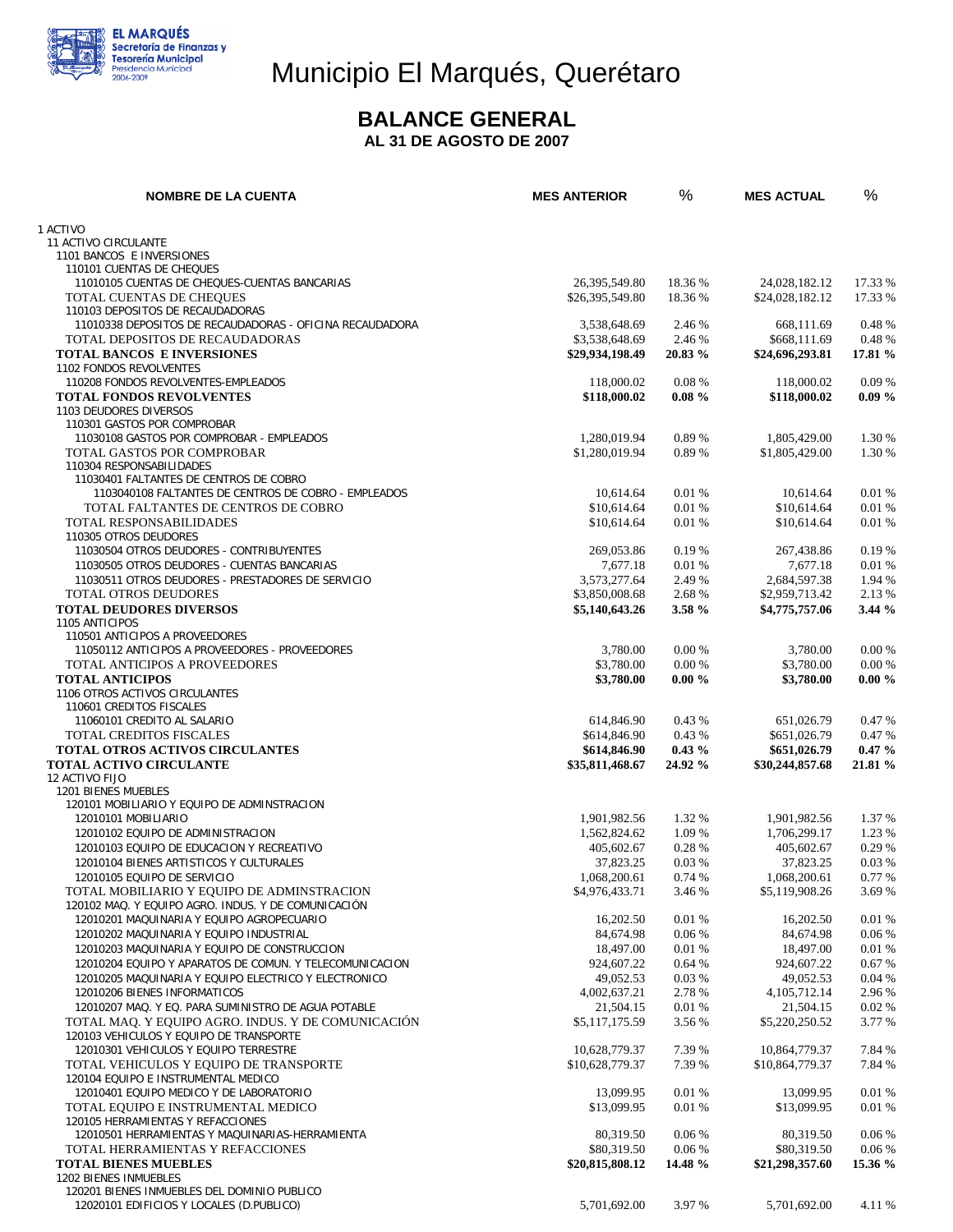

## Municipio El Marqués, Querétaro

#### **BALANCE GENERAL**

 **AL 31 DE AGOSTO DE 2007** 

| <b>NOMBRE DE LA CUENTA</b>                                                                       | <b>MES ANTERIOR</b>         | %                    | <b>MES ACTUAL</b>       | %                  |
|--------------------------------------------------------------------------------------------------|-----------------------------|----------------------|-------------------------|--------------------|
| 12020102 TERRENOS (D.PUBLICO)                                                                    | 73,483,013.09               | 51.13 %              | 73,483,013.09           | 53.00 %            |
| TOTAL BIENES INMUEBLES DEL DOMINIO PUBLICO<br>120202 BIENES INMUEBLES DEL DOMINIO PRIVADO        | \$79,184,705.09             | 55.09 %              | \$79,184,705.09         | 57.11 %            |
| 12020202 TERRENOS (D.PRIVADO)                                                                    | 7,918,597.28                | 5.51 %               | 7,918,597.28            | 5.71 %             |
| TOTAL BIENES INMUEBLES DEL DOMINIO PRIVADO                                                       | \$7,918,597.28              | 5.51 %               | \$7,918,597.28          | 5.71 %             |
| <b>TOTAL BIENES INMUEBLES</b>                                                                    | \$87,103,302.37             | 60.60 %              | \$87,103,302.37         | 62.82 %            |
| <b>TOTAL ACTIVO FIJO</b>                                                                         | \$107,919,110.49            | 75.08 %              | \$108,401,659.97        | 78.19 %            |
| 13 ACTIVO DIFERIDO                                                                               |                             |                      |                         |                    |
| 1302 DEPOSITOS EN GARANTIA<br>130210 DEPOSITOS EN GARANTIA - OTROS                               | 250.00                      | 0.00%                | 250.00                  | 0.00 %             |
| <b>TOTAL DEPOSITOS EN GARANTIA</b>                                                               | \$250.00                    | $0.00 \%$            | \$250.00                | $0.00 \%$          |
| <b>TOTAL ACTIVO DIFERIDO</b>                                                                     | \$250.00                    | $0.00 \%$            | \$250.00                | $0.00 \%$          |
| <b>TOTAL ACTIVO</b>                                                                              | \$143,730,829.16            | 100.00%              | \$138,646,767.65        | 100.00%            |
| 2 PASIVO Y PATRIMONIO                                                                            |                             |                      |                         |                    |
| 21 PASIVO A CORTO PLAZO                                                                          |                             |                      |                         |                    |
| 2101 CUENTAS POR PAGAR<br>210101 CUENTAS POR PAGAR PROGRAMADAS                                   |                             |                      |                         |                    |
| 21010101 CUENTAS POR PAGAR PROGRAMADAS - APOYOS                                                  | 82,071.10                   | 0.06%                | 113,121.10              | $0.08 \%$          |
| 21010103 CUENTAS POR PAGAR PROGRAMADAS - CONTRATISTAS                                            | 321,960.28                  | 0.22%                | 267,546.97              | 0.19%              |
| 21010104 CUENTAS POR PAGAR PROGRAMADAS - CONTRIBUYENTES                                          | 1,377.70                    | 0.00%                | 317.70                  | 0.00 %             |
| 21010106 CUENTAS POR PAGAR PROGRAMADAS - DEPENDENCIAS EXTERNAS                                   | 11,925,405.37               | 8.30 %               | 11,925,405.37           | 8.60 %             |
| 21010108 CUENTAS POR PAGAR PROGRAMADAS - EMPLEADOS                                               | 1,344.12                    | 0.00%                | 744.12                  | 0.00 %             |
| 21010109 CUENTAS POR PAGAR PROGRAMADAS - ORGANISMOS SUBSIDIADOS                                  | 0.00                        | 0.00%                | 0.00                    | 0.00%              |
| 21010110 CUENTAS POR PAGAR PROGRAMADAS - OTROS                                                   | 5,312,151.12                | 3.70 %               | 4,296,262.96            | 3.10 %             |
| 21010111 CUENTAS POR PAGAR PROGRAMADAS - PRESTADORES DE SERVICIO                                 | 16,776.21                   | 0.01%                | 55,517.13               | 0.04%              |
| 21010112 CUENTAS POR PAGAR PROGRAMADAS - PROVEEDORES                                             | 60,272.76                   | 0.04%                | 110,933.81              | 0.08%              |
| 21010114 CUENTAS POR PAGAR PROGRAMADAS - RENTAS                                                  | 0.00                        | 0.00%                | 0.00                    | $0.00\%$           |
| 21010119 CUENTAS POR PAGAR PROGRAMADAS - EVENTUALES<br>TOTAL CUENTAS POR PAGAR PROGRAMADAS       | 0.00<br>\$17,721,358.66     | 0.00 %<br>12.33 %    | 0.00<br>\$16,769,849.16 | 0.00 %<br>12.10 %  |
| 210102 CUENTAS POR PAGAR ACUMULADAS                                                              |                             |                      |                         |                    |
| 21010201 RETENCIONES A EMPLEADOS                                                                 |                             |                      |                         |                    |
| 2101020101 RETENCIONES FISCALES A EMPLEADOS                                                      |                             |                      |                         |                    |
| 210102010101 RETENCION I.S.P.T.                                                                  | 18,914,297.82               | 13.16 %              | 20,134,915.85           | 14.57 %            |
| TOTAL RETENCIONES FISCALES A EMPLEADOS                                                           | \$18,914,297.82             | 13.16 %              | \$20,134,915.85         | 14.52 %            |
| 2101020102 RETENCIONES POR PRESTACIONES<br>210102010201 RETENCION FONACOT                        | $-33,073.91$                | $-0.02%$             | 0.00                    | 14.57 %            |
| 210102010202 RETENCION CAJA AHORRO                                                               | $-57,565.10$                | $-0.04%$             | $-550.00$               | 14.57 %            |
| TOTAL RETENCIONES POR PRESTACIONES                                                               | $-$ \$90,639.01             | $-0.06%$             | $-$ \$550.00            | 0.00 %             |
| 2101020103 PRESTAMOS                                                                             |                             |                      |                         |                    |
| 210102010301 PRESTAMO SINDICATO                                                                  | $-9,058.67$                 | $-0.01%$             | 0.00                    | 14.57 %            |
| 210102010302 PRESTAMO CAJA DE AHORRO                                                             | $-277,478.56$               | $-0.19%$             | $-10, 105.94$           | 14.57 %            |
| TOTAL PRESTAMOS                                                                                  | $-$ \$286,537.23            | $-0.20%$             | $-$10,105.94$           | $-0.01%$           |
| 2101020104 DESCUENTOS A TRABAJADORES<br>210102010401 RETENCION PENSION ALIMENTICIA               | $-16,339.75$                | $-0.01%$             | 9,692.70                | 14.57 %            |
| 210102010402 RETENCION SEGUROS DE VIDA                                                           | 157.08                      | 0.00%                | 900.45                  | 14.57 %            |
| 210102010403 RETENCION SEGURO DE GASTOS MEDICOS                                                  | $-1.283.87$                 | 0.00%                | 0.00                    | 14.57 %            |
| 210102010404 RETENCION SEGURO DE AUTOMOVILES                                                     | 0.00                        | 0.00 %               | 0.00                    | 14.57 %            |
| 210102010405 RETENCION FAMSA                                                                     | 0.00                        | 0.00 %               | 0.00                    | 14.57 %            |
| 210102010409 RETENCION POR RECUPERACION NOMINAL                                                  | $-683.80$                   | 0.00 %               | 0.00                    | 14.57 %            |
| 210102010410 RETENCION FONDO PARA LA SALUD                                                       | 59,079.54                   | 0.04%                | 71,613.06               | 14.57 %            |
| TOTAL DESCUENTOS A TRABAJADORES                                                                  | \$40,929.20                 | 0.03%                | \$82,206.21             | $0.06\%$           |
| 2101020105 CUOTAS SINDICALES                                                                     |                             |                      |                         |                    |
| 210102010501 RETENCION CUOTA SINDICAL<br>210102010502 RETENCION APOYO EXTRAORDINARIO A SINDICATO | $-2,367.01$                 | 0.00 %<br>$0.00\,\%$ | 0.00<br>0.00            | 14.57 %<br>14.57 % |
| TOTAL CUOTAS SINDICALES                                                                          | $-6,691.96$<br>$-$9.058.97$ | $-0.01%$             | \$0.00                  | 0.00 %             |
| TOTAL RETENCIONES A EMPLEADOS                                                                    | \$18,568,991.81             | 12.92 %              | \$20,206,466.12         | 14.57 %            |
| 21010202 APORTACIONES PATRONALES                                                                 |                             |                      |                         |                    |
| 2101020202 APORTACIONES CAJA DE AHORRO                                                           | $-7,318.65$                 | $-0.01%$             | $-7,318.65$             | $-0.01%$           |
| TOTAL APORTACIONES PATRONALES                                                                    | $-$7.318.65$                | $-0.01%$             | $-$7,318.65$            | $-0.01%$           |
| 21010203 OTRAS RETENCIONES                                                                       |                             |                      |                         |                    |
| 2101020301 RETENCIONES FISCALES A TERCEROS                                                       |                             |                      |                         |                    |
| 210102030101 I.S.R. ARRENDAMIENTO<br>210102030102 I.S.R. HONORARIOS                              | 779.90<br>9,361.62          | 0.00 %<br>0.01 %     | 2,179.90<br>6,051.41    | 1.17 %<br>1.17 %   |
| TOTAL RETENCIONES FISCALES A TERCEROS                                                            | \$10,141.52                 | 0.01%                | \$8,231.31              | 0.01%              |
| 2101020302 RETENCIONES OBRA PUBLICA                                                              |                             |                      |                         |                    |
| 210102030202 2 AL MILLAR CNIC                                                                    | 1,602,112.76                | 1.11 %               | 1,603,851.01            | 1.17 %             |
| 210102030203 5 AL MILLAR SECODAM                                                                 | $-15,323.95$                | $-0.01%$             | $-15,323.95$            | 1.17 %             |
| 210102030204 RETENCIONES POR FIANZAS                                                             | 8,720.23                    | 0.01%                | 8,720.23                | 1.17 %             |
| TOTAL RETENCIONES OBRA PUBLICA                                                                   | \$1,595,509.04              | 1.11 %               | \$1,597,247.29          | 1.15 %             |